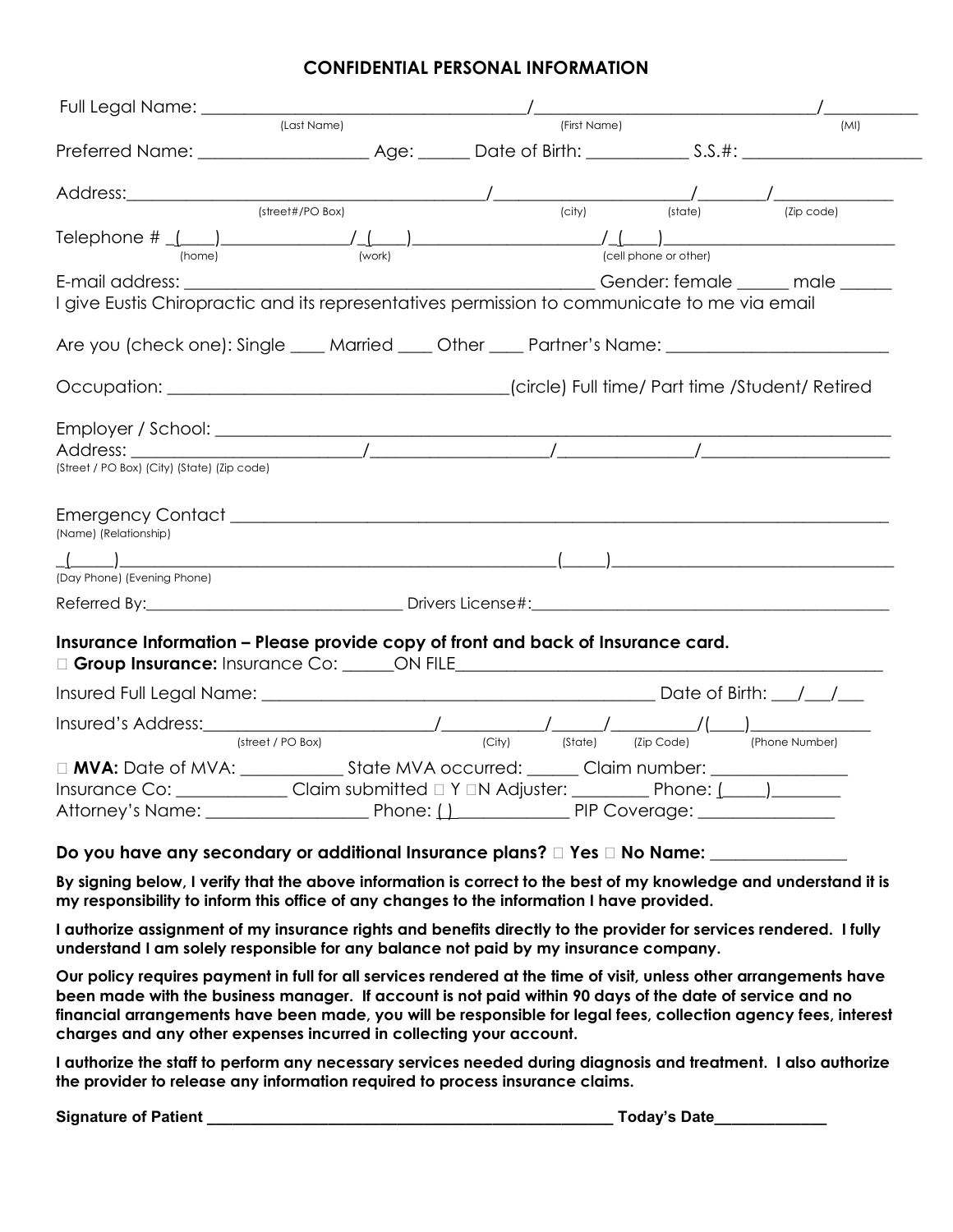Name:\_\_\_\_\_\_\_\_\_\_\_\_\_\_\_\_\_\_\_\_\_\_\_\_\_\_\_\_\_\_\_\_\_\_\_\_\_\_\_\_ Date:\_\_\_\_\_\_\_\_\_\_\_\_\_\_\_\_\_\_\_\_\_\_\_\_\_\_

#### *PLEASE MARK YOUR AREAS OF PAIN ON THE DIAGRAM BELOW*

| How is your condition changing? $\Box$ GETTING BETTER $\Box$ GETTING WORSE $\Box$ NOT CHANGING<br>How often do you experience your symptoms?<br>$\Box$ Constantly (76-100% of the day) $\Box$ Frequently (51-75% of the day)<br>$\Box$ Occasionally (26-50% of the day) $\Box$ Intermittently (0-25% of the day)<br>Describe the nature of your symptoms: $\Box$ Sharp $\Box$ Dull $\Box$ Numb $\Box$ Burning $\Box$ Shooting $\Box$ Tingling $\Box$ Radiating Pain<br>Please rate your pain on a scale of 1 to 10 ( $0=$ no pain and $10=$ excruciating pain)<br>How do your symptoms affect your ability to perform daily activities such as working or driving?<br>(0= no effect and 10= no possible activities) $\Box$ 1 $\Box$ 2 $\Box$ 3 $\Box$ 4 $\Box$ 5 $\Box$ 6 $\Box$ 7 $\Box$ 8 $\Box$ 9 $\Box$ 10 | Main reason for consulting the office:<br>Become pain free<br>$\Box$<br>Explanation of my condition<br>П<br>Learn how to care for my condition<br>$\Box$<br>Reduce symptoms<br>$\Box$<br>Resume normal activity level<br>П |
|----------------------------------------------------------------------------------------------------------------------------------------------------------------------------------------------------------------------------------------------------------------------------------------------------------------------------------------------------------------------------------------------------------------------------------------------------------------------------------------------------------------------------------------------------------------------------------------------------------------------------------------------------------------------------------------------------------------------------------------------------------------------------------------------------------------|----------------------------------------------------------------------------------------------------------------------------------------------------------------------------------------------------------------------------|
|                                                                                                                                                                                                                                                                                                                                                                                                                                                                                                                                                                                                                                                                                                                                                                                                                |                                                                                                                                                                                                                            |
|                                                                                                                                                                                                                                                                                                                                                                                                                                                                                                                                                                                                                                                                                                                                                                                                                |                                                                                                                                                                                                                            |
|                                                                                                                                                                                                                                                                                                                                                                                                                                                                                                                                                                                                                                                                                                                                                                                                                |                                                                                                                                                                                                                            |
|                                                                                                                                                                                                                                                                                                                                                                                                                                                                                                                                                                                                                                                                                                                                                                                                                |                                                                                                                                                                                                                            |
|                                                                                                                                                                                                                                                                                                                                                                                                                                                                                                                                                                                                                                                                                                                                                                                                                |                                                                                                                                                                                                                            |
|                                                                                                                                                                                                                                                                                                                                                                                                                                                                                                                                                                                                                                                                                                                                                                                                                |                                                                                                                                                                                                                            |
|                                                                                                                                                                                                                                                                                                                                                                                                                                                                                                                                                                                                                                                                                                                                                                                                                |                                                                                                                                                                                                                            |
|                                                                                                                                                                                                                                                                                                                                                                                                                                                                                                                                                                                                                                                                                                                                                                                                                |                                                                                                                                                                                                                            |

Name:\_\_\_\_\_\_\_\_\_\_\_\_\_\_\_\_\_\_\_\_\_\_\_\_\_\_\_\_\_\_\_\_\_\_\_\_\_\_\_\_ Date:\_\_\_\_\_\_\_\_\_\_\_\_\_\_\_\_\_\_\_\_\_\_\_\_\_\_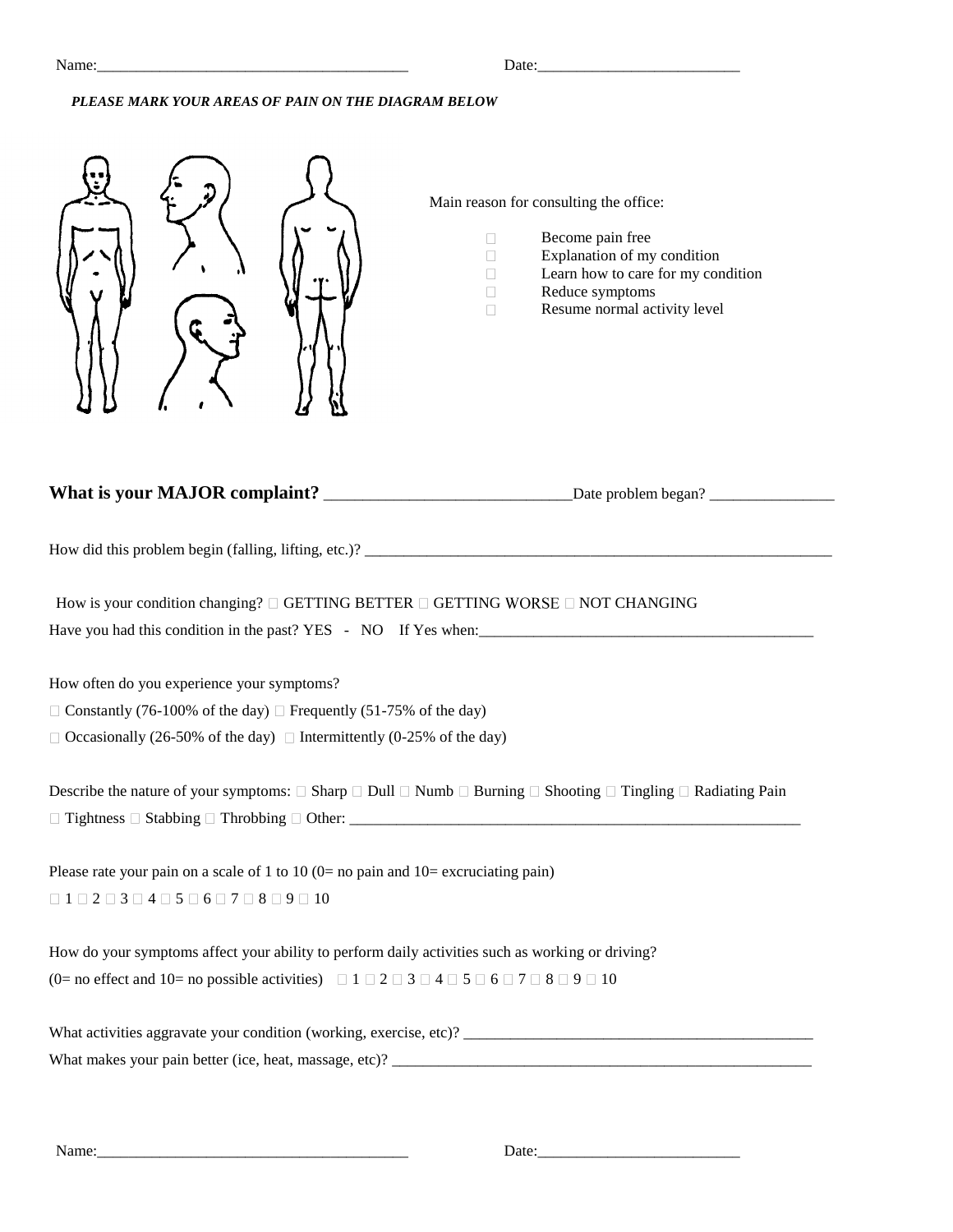## **Do you have a SECOND complaint**?

|                                                                                                                                                                    | How is your condition changing? $\Box$ GETTING BETTER $\Box$ GETTING WORSE $\Box$ NOT CHANGING                                                                                                                 |
|--------------------------------------------------------------------------------------------------------------------------------------------------------------------|----------------------------------------------------------------------------------------------------------------------------------------------------------------------------------------------------------------|
| Have you had this condition in the past? YES - NO                                                                                                                  |                                                                                                                                                                                                                |
| How often do you experience your symptoms?                                                                                                                         |                                                                                                                                                                                                                |
|                                                                                                                                                                    | $\Box$ Constantly (76-100% of the day) $\Box$ Frequently (51-75% of the day)                                                                                                                                   |
|                                                                                                                                                                    | $\Box$ Occasionally (26-50% of the day) $\Box$ Intermittently (0-25% of the day)                                                                                                                               |
|                                                                                                                                                                    | Describe the nature of your symptoms: $\square$ Sharp $\square$ Dull $\square$ Numb $\square$ Burning $\square$ Shooting $\square$ Tingling $\square$ Radiating Pain                                           |
|                                                                                                                                                                    |                                                                                                                                                                                                                |
|                                                                                                                                                                    | Please rate your pain on a scale of 1 to 10 ( $0=$ no pain and 10 = excruciating pain)                                                                                                                         |
| $\label{eq:3} \Box$<br>$1\mathrel{\Box}2\mathrel{\Box}3\mathrel{\Box}4\mathrel{\Box}5\mathrel{\Box}6\mathrel{\Box}7\mathrel{\Box}8\mathrel{\Box}9\mathrel{\Box}10$ |                                                                                                                                                                                                                |
|                                                                                                                                                                    | (0= no effect and 10= no possible activities) $\Box$ 1 $\Box$ 2 $\Box$ 3 $\Box$ 4 $\Box$ 5 $\Box$ 6 $\Box$ 7 $\Box$ 8 $\Box$ 9 $\Box$ 10<br>What activities aggravate your condition (working, exercise, etc)? |
|                                                                                                                                                                    |                                                                                                                                                                                                                |
| <b>Preferred Language:</b>                                                                                                                                         | the control of the control of the control of the control of the control of the control of                                                                                                                      |
| <b>Smoking Status:</b>                                                                                                                                             |                                                                                                                                                                                                                |
|                                                                                                                                                                    | Current Every Day Smoker____ Current Some Day Smoker____ Former Smoker___                                                                                                                                      |
| Never Smoked                                                                                                                                                       |                                                                                                                                                                                                                |
| Race:                                                                                                                                                              |                                                                                                                                                                                                                |
|                                                                                                                                                                    | American Indian or Alaska Native___ Asian___ Black or African American___                                                                                                                                      |
|                                                                                                                                                                    | Native Hawaiian Or Other Pacific Islands White Patient Declined To Provide                                                                                                                                     |
| <b>Ethnicity:</b>                                                                                                                                                  |                                                                                                                                                                                                                |
|                                                                                                                                                                    | Hispanic Or Latino____ Not Hispanic or Latino____ Patient Declined To Provide___                                                                                                                               |
| <b>PAST CHIROPRACTIC CARE:</b>                                                                                                                                     |                                                                                                                                                                                                                |
| Were X-rays taken? ! No ! Yes                                                                                                                                      | Have you ever had chiropractic care? ! No ! yes                                                                                                                                                                |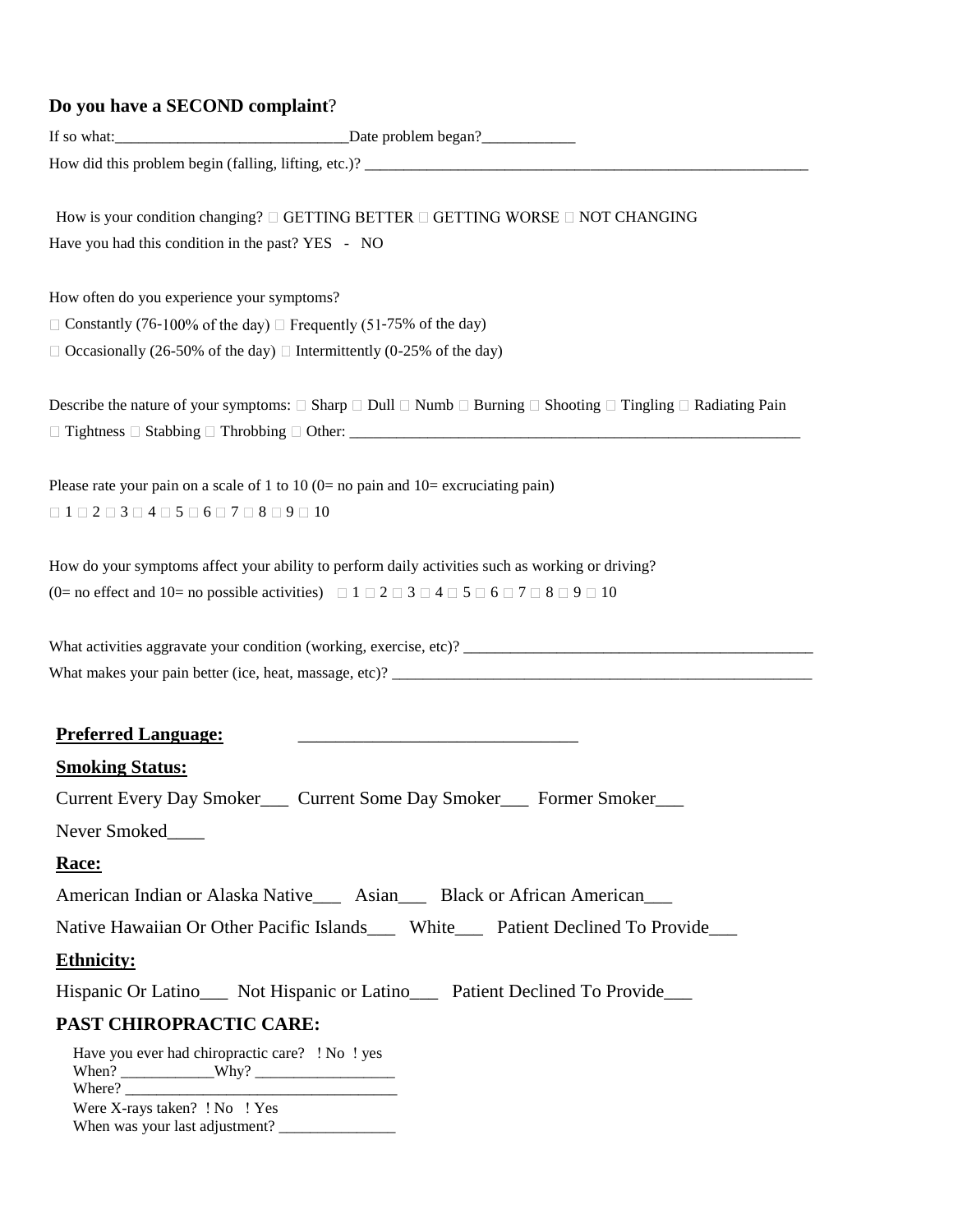#### CONFIDENTIAL QUESTIONNAIRE

### IF CIRCLE Y PLEASE CIRCLE WHAT YOU ARE SAYING YES TO IF CHOICES

Name: Letting the contract of the contract of the contract of the contract of the contract of the contract of the contract of the contract of the contract of the contract of the contract of the contract of the contract of

Y N Do you have any pain, numbness, tingling, burning, or other abnormal sensations into your arms, into your hands or fingers or down your leg into your feet or toes?

Y N Do you have any weakness in your arms, hands, fingers, legs, feet, or toes?

Y N Do you have any pain when you cough, sneeze, or have a bowel movement or laugh?

Y N Do you have any trouble controlling your bowels or bladder?

Y N Does pain wake you up at night? If so, does it wake you up from a deep sleep, or does it wake you when you change positions?

Y N Does changing positions, rest, or anything else relieve the pain?

Y N Do you have a history of cancer or other serious disease such as lung, liver, heart, kidney, bladder, bowel, HBP, thyroid, hepatitis, HIV, or diabetes?

- Y N Is there a family history of serious illness?
- Y N Have you had any blood in your stool or urine?
- Y N Is your cough productive, and if so, what is the color of the sputum?
- Y N Have you had a fever recently or do you have a fever now?
- Y N Have you had any weight loss or gain? If yes, was it diet related? Y N